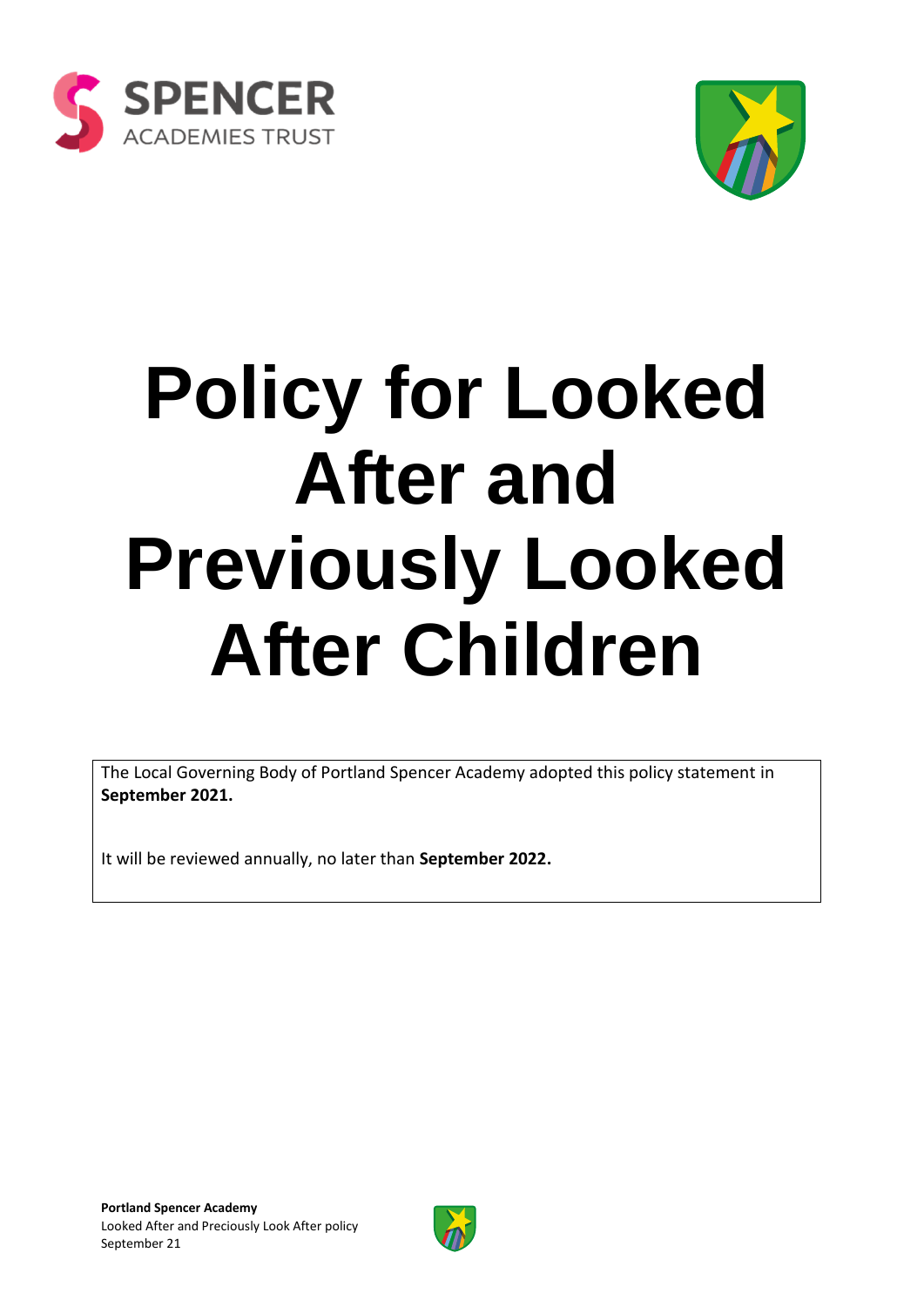#### **Contents.**

| 1.1 Introduction                                                      | $\overline{2}$ |
|-----------------------------------------------------------------------|----------------|
| 1.2 Definitions: Looked After Child and Previously Looked After Child | 2              |
| 1.3 Principles                                                        | 3              |
| 1.4 Admissions                                                        | 4              |
| 1.5 Support and Resources                                             | 4              |
| 2.0 Designated teacher                                                | 4              |
| 2.1 Roles and responsibilities                                        | 4              |
| 2.2 Record keeping                                                    | 5              |
| 2.3 Exclusions                                                        | 6              |
| 2.4 Staff development and training                                    | 6              |
| 2.5 Liaising with home and other agencies                             | 7              |
| 3.0 Governance                                                        |                |

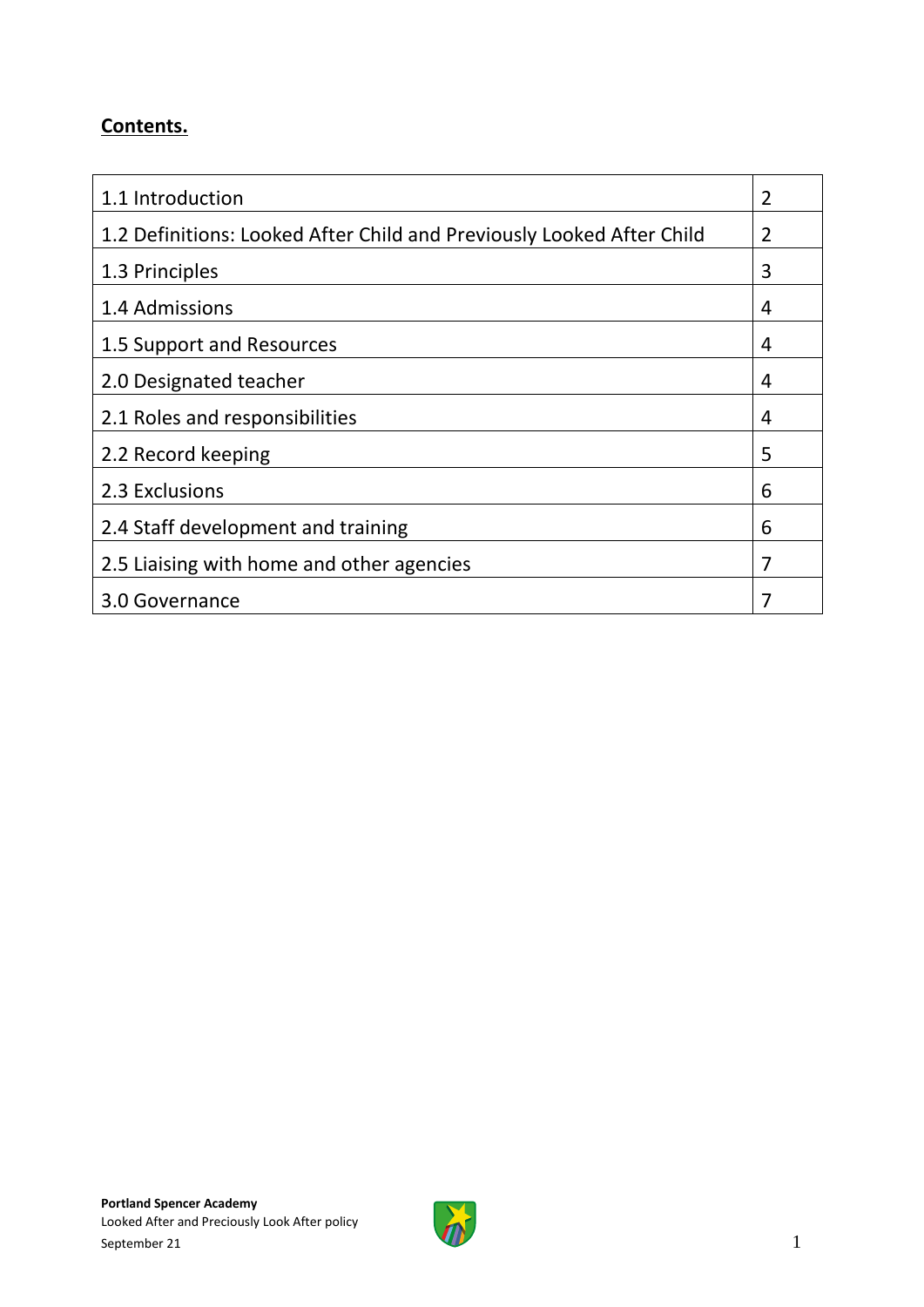### **1.1 Introduction**

Portland Spencer Academy recognises that all pupils are entitled to a balanced, broad-based curriculum and aims to promote the educational achievement and welfare of looked after and previously looked after children. The school and the governing body endorses Nottingham City Council policy and welcomes looked after children who may be looked after by our local authority or those who may be in the care of another authority but living in Nottingham City; and previously looked after children both from Nottingham City and other local authorities.

This policy includes the requirements set out in section 52 of the Children Act 2004 for looked after children and in sections 4 and 5 of the Children and Social Work Act 2017 for previously looked after children. This policy also includes the requirements set out in the statutory guidance on the duty on local authorities and schools to promote the educational achievement of looked after and previously looked after children in the following documents: *The designated teacher for looked-after and previously looked-after children: Statutory guidance on their roles and responsibilities* (February 2018) and *Promoting the education of looked-after children and previously looked-after children: Statutory guidance for local authorities* (February 2018).

# **1.2 Definitions.**

#### **A looked after child is:**

a child who is looked after by a local authority is a reference to a child who is—

(a) in their care; or

(b) provided with accommodation by the authority in the exercise of any functions

"accommodation" means accommodation which is provided for a continuous period of more than 24 hours.

(Children Act 1989)

#### **A previously looked after child is:**

(a) a child who was looked after by the local authority or another local authority in England or Wales but ceased to be so looked after as a result of—

(i) a child arrangements order which includes arrangements relating to with whom the child is to live, or when the child is to live with any person,

(ii) a special guardianship order, or

(iii) an adoption order within the meaning given by section 72(1) of the Adoption Act

1976 or section 46(1) of the Adoption and Children Act 2002, or

(b)

a child who appears to the local authority—

(i) to have been in state care in a place outside England and Wales because he or she would not otherwise have been cared for adequately, and

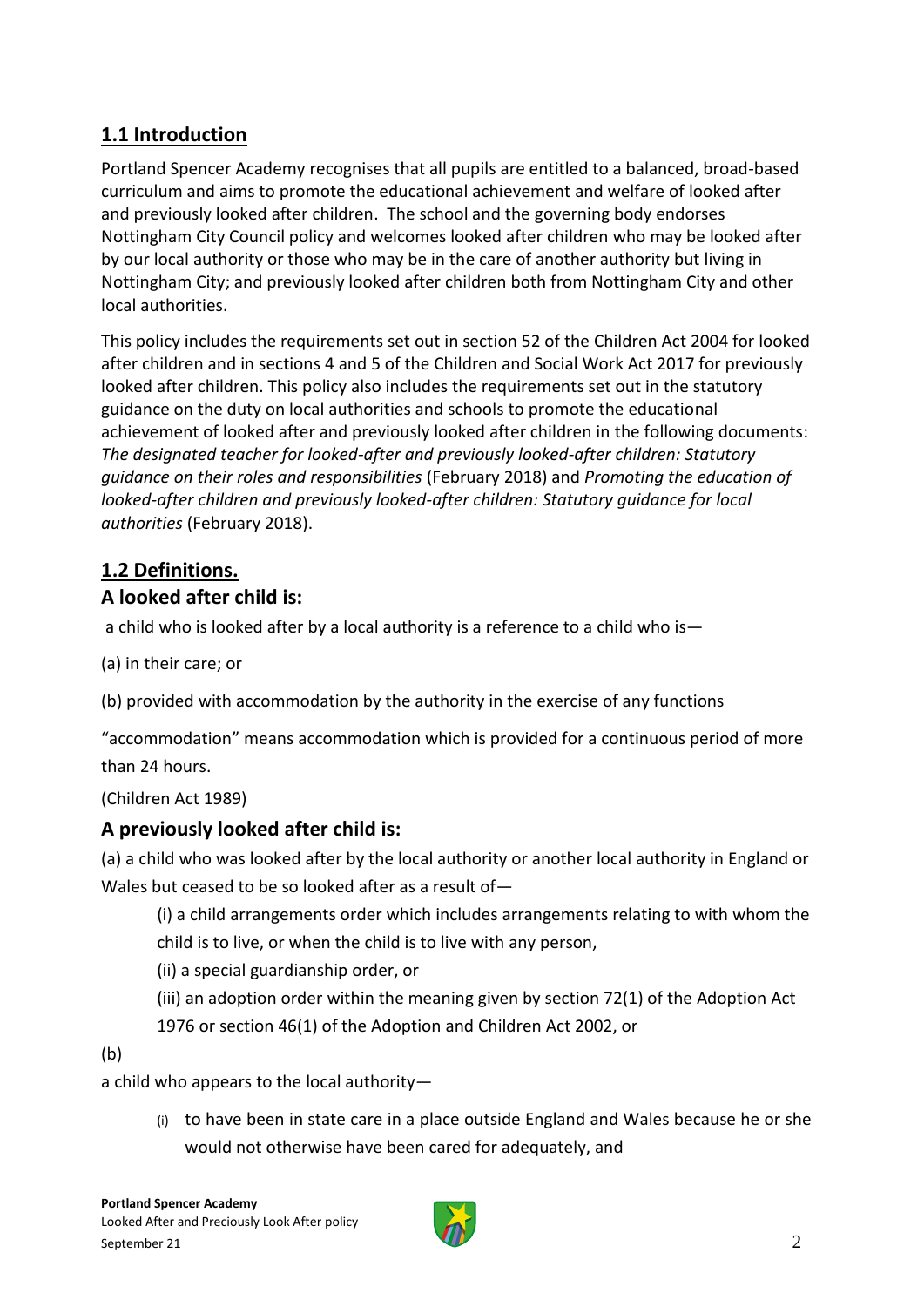(ii) to have ceased to be in that state care as a result of being adopted. (Child and Social Work Act 2017)

#### **1.3 Principles.**

Portland Spencer Academy's approach to encouraging and supporting the educational achievement of looked after children and previously looked after children is based on the following principles:

- Prioritising education set within an inclusive context which makes reasonable adjustments to ensure a personalised curriculum to maximise educational, social, and emotional outcomes;
- Listening to the looked after child or previously looked after child;
- Working closely with parents, carers, voluntary and statutory agencies;
- Promoting attendance through a programme of early intervention, priority action, reducing exclusions and promoting stability within a positive learning environment;
- Identifying need, including social and emotional as well as learning needs or gifted and talented skills and abilities;
- Targeting support, including accessing resources from other agencies as well as provision from school resources;
- Having high expectations.

#### **Rationale.**

Many children and young people who are in care or have previously been in care have suffered abuse or neglect. Despite having as broad a range of abilities as their peers, looked after and previously looked after children are particularly vulnerable to underachievement. Barriers to their progress include a high level of disruption and change in school placements and a lack of motivation or involvement in extra curricular activities.

Portland Spencer Academy believes that the educational experience of **all** children should be positive and powerful, and aims to provide a learning environment in which every looked after and previously looked after child can be successful. We believe that this school has a major part to play in ensuring that looked after and previously looked after children are able to be healthy, stay safe, enjoy, achieve, make a positive contribution to society and achieve economic well being, in line with Every Child Matters (2003).

Looked after and previously looked after children have a right to be treated respectfully, staff being mindful that they are role models in challenging situations.

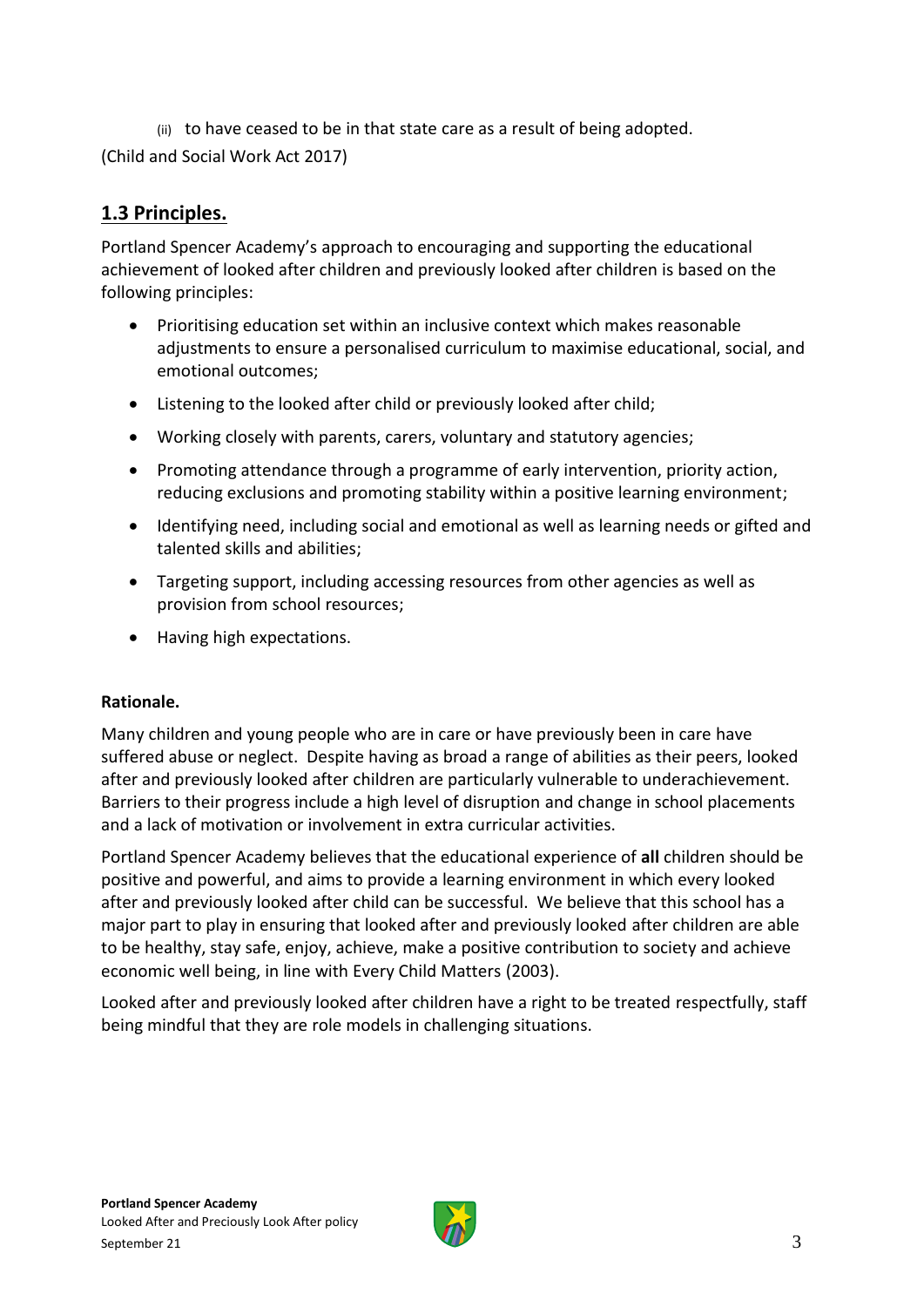#### **1.4 Admission arrangements.**

We recognise that due to care arrangements looked after and previously looked after children may enter school mid-term and that it is important that they are given a positive welcome and where appropriate additional support and pre-entry visits to help them settle. The school recognises that looked after children are an 'excepted group' and will prioritise looked after and previously looked after children in the school's oversubscription criteria following the DfE School Admissions Code (December 2014). In- year admissions are not necessarily guaranteed, but the school will do what it can to accommodate in-year entry.

## **1.5 Support and resources**

The Governing body will ensure that the school allocates resources, including professional time and expertise, to support appropriate provision for looked after and previously looked after children, meeting the objectives set out in this policy, and that the school's behaviour policy is sufficiently flexible to respond to the potentially challenging behaviours of looked after and previously looked after children.

#### **2.0 Designated Teacher.**

The Designated Teacher is **Laura Wright.**

### **2.1 Role and Responsibilities.**

The duties of the Designated Teacher will include:

- Ensuring that looked after and previously looked after children are welcomed into the school, necessary meetings are held and arrangements are put in place to ensure their needs are identified and met. This may include providing basic equipment and resources if necessary and providing appropriate support in meeting uniform requirements if needed;
- Maintaining an up-to-date record of the looked after and previously looked after children in school, including those in the care of other authorities and ensuring all necessary information is passed to other staff as required;
- Monitoring and tracking the progress of looked after and previously looked after children in school and intervening if there is evidence of individual underachievement;
- Monitoring/tracking of looked after children and previously looked after's emotional well-being and development.
- Holding a supervisory brief for all children looked after and previously looked after and acting as advocate for the looked after and previously looked after children in school;
- Liaising with teaching and non-teaching staff in school, including the person responsible for child protection as well as pastoral staff to ensure they are aware of

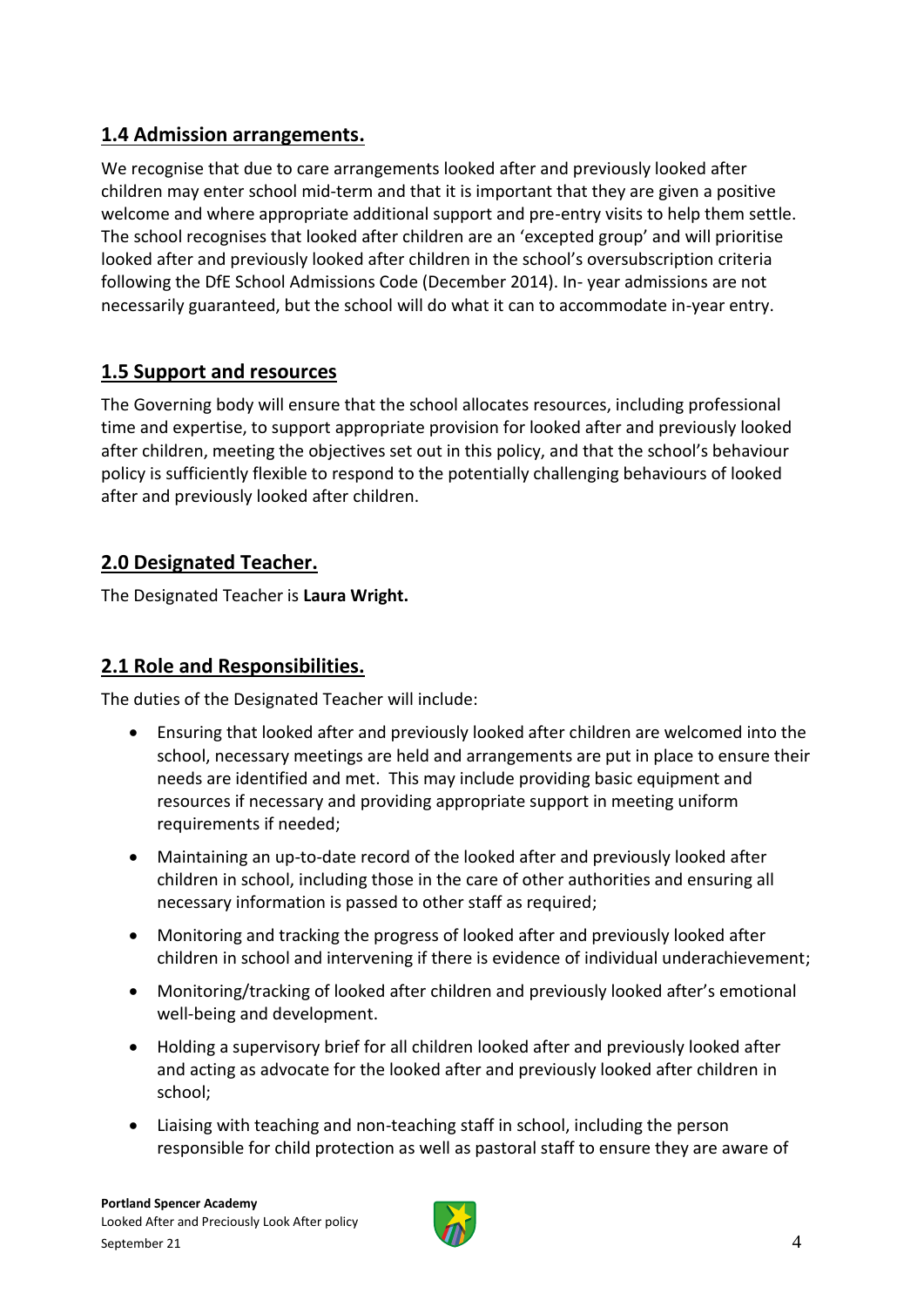the difficulties and educational disadvantage looked after and previously looked after children may face;

- Establishing and maintaining regular contact with home, statutory and voluntary agencies;
- Developing and implementing the child's PEP in partnership with others where necessary and ensuring PEP review meetings are held regularly for looked after children and information passed to all those concerned, including the local authority;
- Attending training as required to keep fully informed of latest developments and policies regarding looked after and previously looked after children;
- Providing a termly report to the governing body via the named governor in school;
- Submitting Pupil Premium Plus, education progress grant and additional funding request applications to the relevant local authorities as required within local authority deadlines;
- Ensuring that Pupil Premium Plus and other funding is spent, as specified, for the benefit of the looked after and previously looked after child, seeking the child's views to support this;
- Acting a source of advice and guidance to all staff within the school working with looked after and previously looked after children.

#### **2.2 Record keeping and information sharing.**

The Designated Teacher will keep an up-to-date record of looked after and previously looked after children in school and will ensure that relevant information is made known to appropriate staff according to GDPR regulations. Additional guidance on this can be obtained from school's data protection officer (DPO) as necessary.

A personal education plan (PEP) will be initiated within **10** school days of the looked after child starting at the school or being taken into care and will be reviewed regularly and as necessary and appropriate to meet the needs of the looked after child every 3 months initially and then every 6 months. The PEP will provide a regular opportunity to review progress, note any concerns and ensure all relevant parties are informed accordingly. The PEP should create a shared understanding between teachers, carers, social workers and, as a matter of importance, include the child's own understanding of how they are being supported.

Copies of reports and appropriate documentation will be sent to authorised carers and agencies involved with the child as well as any receiving school at point of transition.

It is vital that the looked after child is aware of information being recorded, in what circumstances and who will have access to it. How this is shared with them will depend on their age and level of understanding.

At transition, the Designated Teacher should contact the Designated Teacher of the receiving school.

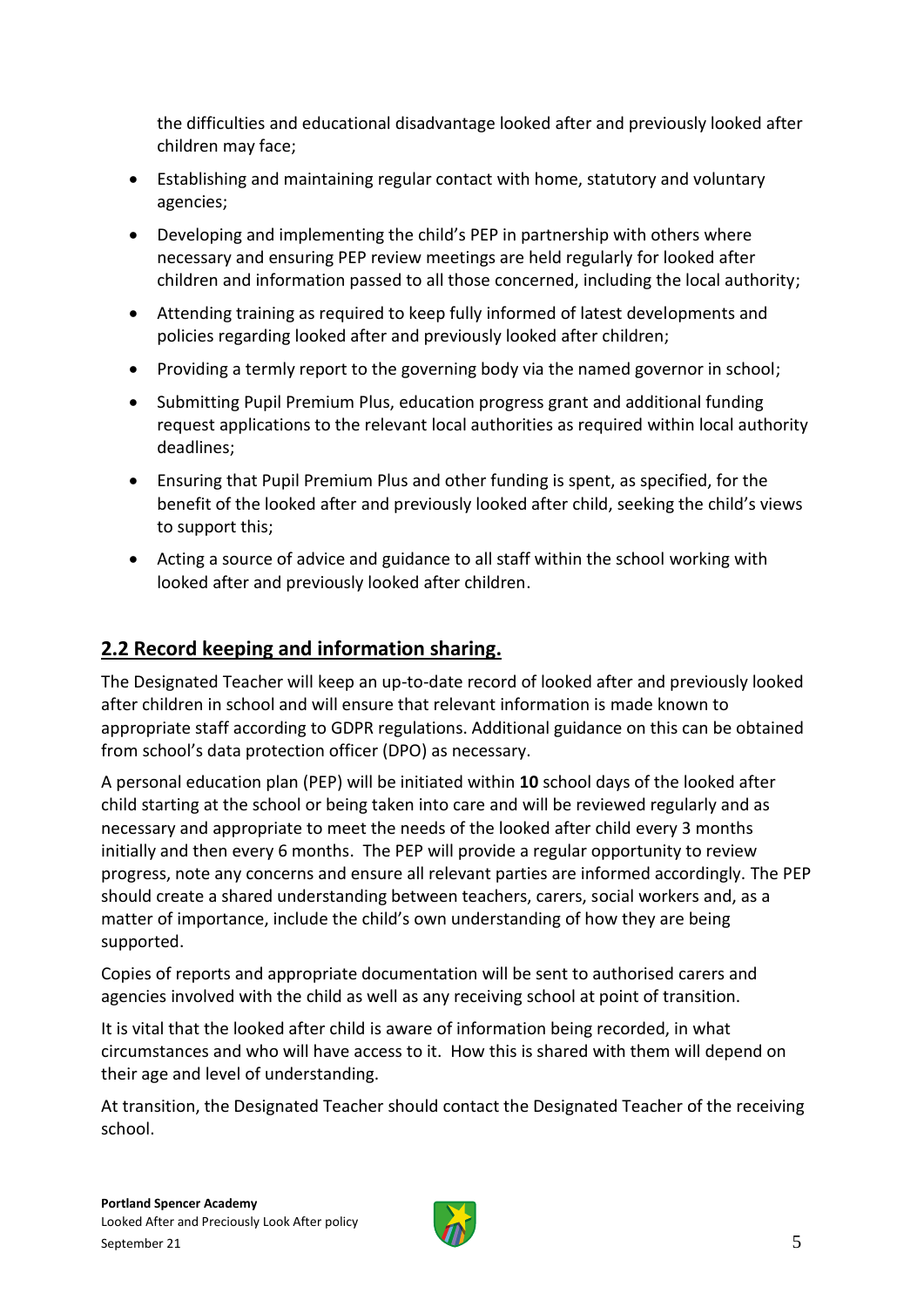#### **2.3 Exclusions.**

Portland Spencer Academy recognises that looked after and previously looked after children are particularly vulnerable to exclusions and will take all possible steps to avoid both fixed term and permanent exclusions.

Where a looked after or previously looked after child is at risk of exclusion the school will try every practicable means to maintain the child in school. A multi-professional meeting will be arranged, bringing together all those involved with the child to discuss strategies to minimise the risk of exclusion.

The child's Personal Education Plan will reflect strategies to support the child and where relevant those employed in the pastoral support plan.

All relevant measures and resources will be considered to provide support and perhaps alternative educational packages to prevent an exclusion from happening.

The Designated Teacher will contact the relevant Virtual School at the earliest opportunity when a looked after child is identified at risk of exclusion either fixed term or permanent.

#### **2.4 Staff development and training.**

The Designated Teacher will ensure that they are kept up to date with developments relating to the education and attainment of looked after and previously looked after children including those events run by the Virtual School such as training on the designated teachers' role and responsibilities regarding promoting the educational achievement of looked-after children and designated teacher network meetings.

The Designated Teacher takes lead responsibility for ensuring school staff understand the things which can affect how looked after and previously looked after children learn and achieve.

The Designated Teacher will ensure that staff will receive relevant training and support to enable them to work sympathetically and productively with looked after and previously looked after children, including those who are underachieving or at risk of underachieving or who have additional needs. This includes awareness of the emotional, psychological and social effects of loss and separated (attachment) and how this may affect the child's learning and behaviour.

Teachers with responsibility for special educational needs and disability provision and for children who are able, gifted and talented will be informed of those looked after and previously looked after children who have particular gifts, talents or learning needs and will work with them appropriately.

The designated teacher will deliver whole school training on looked after and previously looked after children where required. This forms part of the school's CPD package. In addition to this, staff who work in close connection with looked after and previously looked after children will attend additional child-specific training.